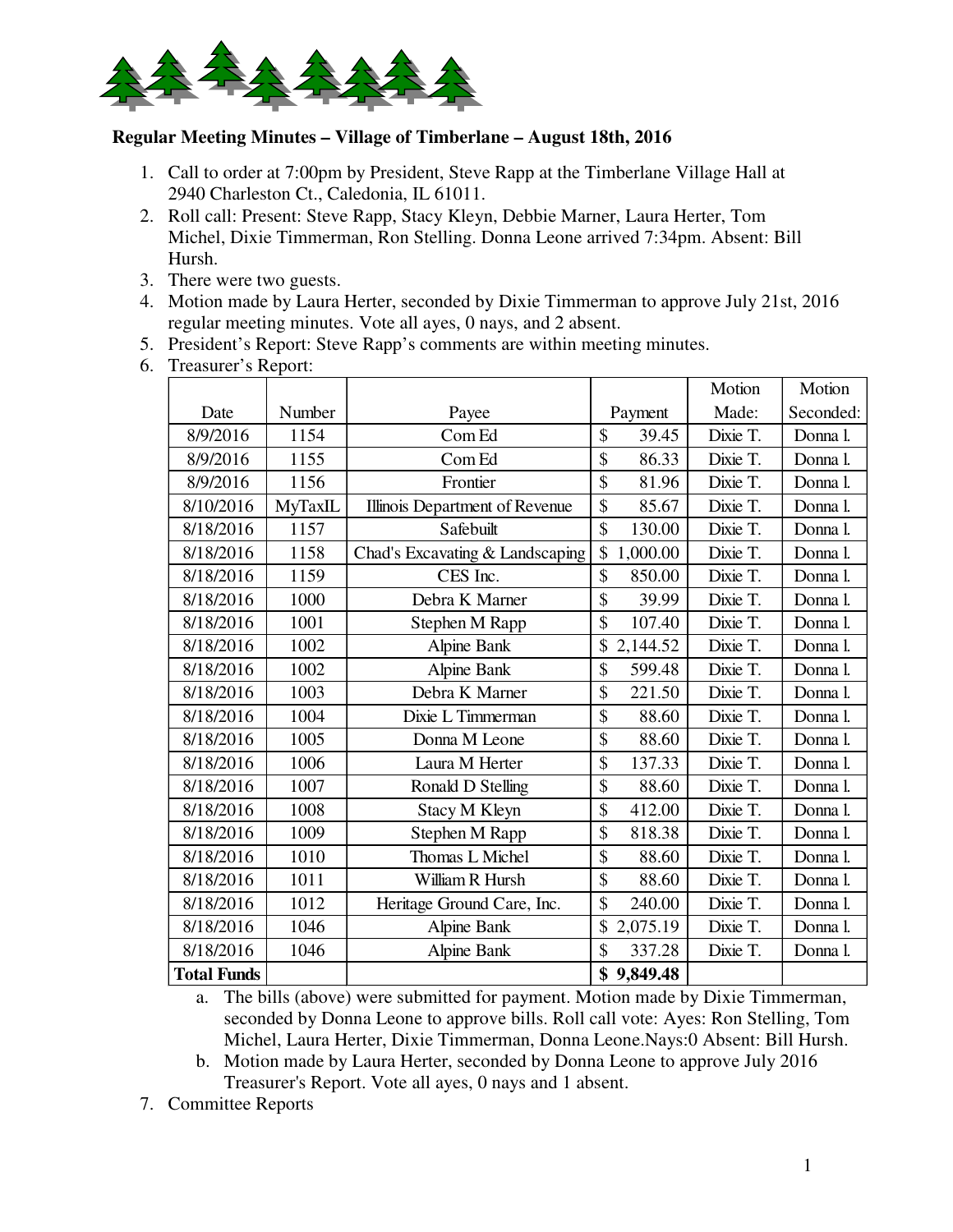- a. Finance
	- i. None.
- b. Planning and Zoning
	- i. Guest Dennis Heatley, our building inspector from Safebuilt, presented his concerns about a permit to install an in ground pool at 12753 Arboretum due to the septic field lines and lot and setback locations. Dennis will work with the Boone County Health Dept and the resident for resolution.
- c. Roads/Highways/Bridges
	- i. No culvert permits issued.
	- ii. Steve Rapp attended a Boone County board meeting that addressed a reduction in speed limit on Caledonia Road and a 4-way stop sign at Dawson lake and Caledonia Roads.
	- iii. Orth road's asphalt resurfacing of 8 feet on both sides was completed today 8/18/16. Chad's Excavation will review the work performed. The aggregate will be added to the edges next week.
	- iv. The revised Norwest Construction quotes that were reviewed by the board of trustees during the month were approved by Donna Leone, Ron Stelling, Laura Herter, Bill Hursh. Abstain: Dixie Timmerman and Tom Michel.
	- v. Motion made by Laura Herter, seconded by Ron Stelling to pay invoices before the September meeting if they were to arrive for Norwest Construction not to exceed \$19,950 and Peter Baker & Sons not to exceed \$19,900. Roll call vote: Ayes: Ron Stelling, Tom Michel, Laura Herter, Dixie Timmerman, Donna Leone. Nays: 0 Absent: Bill Hursh.
	- vi. Trustees questioned why 3 mowing's were performed on roads and ditches this year. They determined that mowing increased due to rainfall amounts.
- d. Village Hall
	- i. Laura Herter offered to provide a proposed revision to the village hall rental agreement for review at next month's meeting.
- 8. Old Business
	- a. No prevailing wage ordinance was available at this meeting.
	- b. The board of trustee's continue understanding what is involved in an ordinance concerning "communication antenna support structure regulations – 6 month moratorium" in order to respond to Mobilitie's request to install a utility pole 110- 120 feet tall on the north side of Dawson Lake road west of the cemetery. Discussion included: fees and expenses, FCC regulations, federal inspections, public utility easement, buried lines, add to other structures, permit fees, etc. No application or ordinance or regulation was made available. Steve Rapp is obtaining more information before taking action.
- 9. New Business
	- a. By Sept  $1<sup>st</sup>$  the village's signs, barricades, etc. will be moved from Ron Stelling's residence to the village hall and Chad's Excavating.
	- b. Guest James Hursh, attorney, presented his resume for consideration by Timberlane Village for hire of legal services. He has been involved with the Capron Rescue Squad, and Poplar Grove and is versed municipal law, planning and zoning, etc. offering \$250 hourly rate with a 24 hr response on average. Steve Rapp offered to